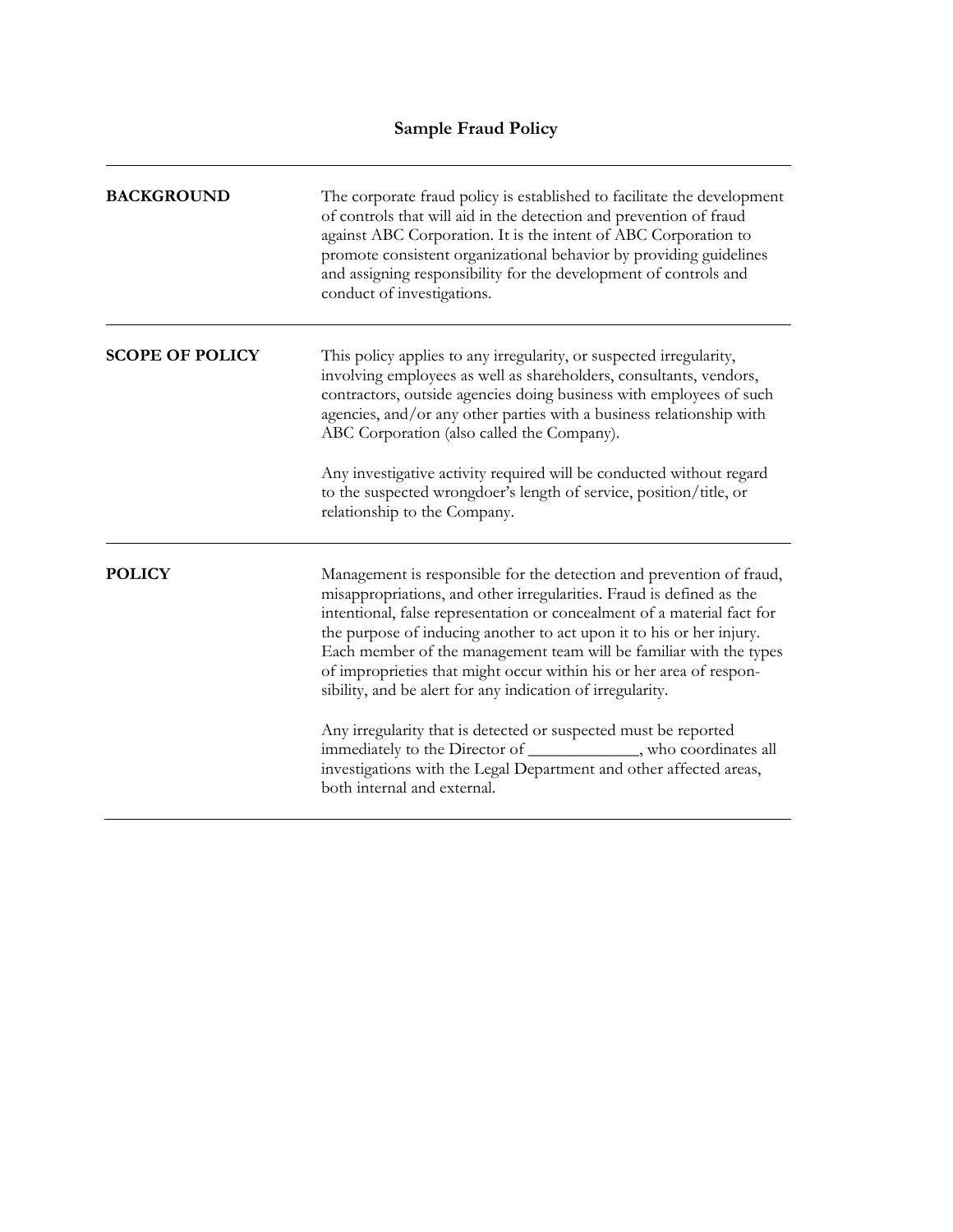| <b>ACTIONS</b><br><b>CONSTITUTING</b><br><b>FRAUD</b> | The terms defalcation, misappropriation, and other fiscal irregularities<br>refer to, but are not limited to:                                                                                                                                                                                                                                                                                                                                                                                                                                                                                                                           |
|-------------------------------------------------------|-----------------------------------------------------------------------------------------------------------------------------------------------------------------------------------------------------------------------------------------------------------------------------------------------------------------------------------------------------------------------------------------------------------------------------------------------------------------------------------------------------------------------------------------------------------------------------------------------------------------------------------------|
|                                                       | Any dishonest or fraudulent act<br>Misappropriation of funds, securities, supplies, or other assets<br>Impropriety in the handling or reporting of money or financial<br>transactions<br>• Profiteering as a result of insider knowledge of company activities<br>• Disclosing confidential and proprietary information to outside<br>parties<br>• Disclosing to other persons securities activities engaged in or<br>contemplated by the company<br>Accepting or seeking anything of material value from contractors,<br>vendors, or persons providing services/materials to the Company.<br>Exception: Gifts less than \$50 in value. |
|                                                       | • Destruction, removal, or inappropriate use of records, furniture,<br>fixtures, and equipment; and/or<br>Any similar or related irregularity                                                                                                                                                                                                                                                                                                                                                                                                                                                                                           |
| <b>OTHER</b><br><b>IRREGULARITIES</b>                 | Irregularities concerning an employee's moral, ethical, or behavioral<br>conduct should be resolved by departmental management and the<br>Employee Relations Unit of Human Resources rather than the<br><b>Example 1</b> Unit.                                                                                                                                                                                                                                                                                                                                                                                                          |
|                                                       | If there is any question as to whether an action constitutes fraud, con-<br>tact the Director of _______________ for guidance.                                                                                                                                                                                                                                                                                                                                                                                                                                                                                                          |
| <b>INVESTIGATION</b><br><b>RESPONSIBILITIES</b>       | The ________________ Unit has the primary responsibility for the<br>investigation of all suspected fraudulent acts as defined in the policy.<br>If the investigation substantiates that fraudulent activities have oc-<br>curred, the _______________________ Unit will issue reports to appropriate<br>designated personnel and, if appropriate, to the Board of Directors<br>through the Audit Committee.                                                                                                                                                                                                                             |
|                                                       | Decisions to prosecute or refer the examination results to the<br>appropriate law enforcement and/or regulatory agencies for<br>independent investigation will be made in conjunction with legal<br>counsel and senior management, as will final decisions on disposition<br>of the case.                                                                                                                                                                                                                                                                                                                                               |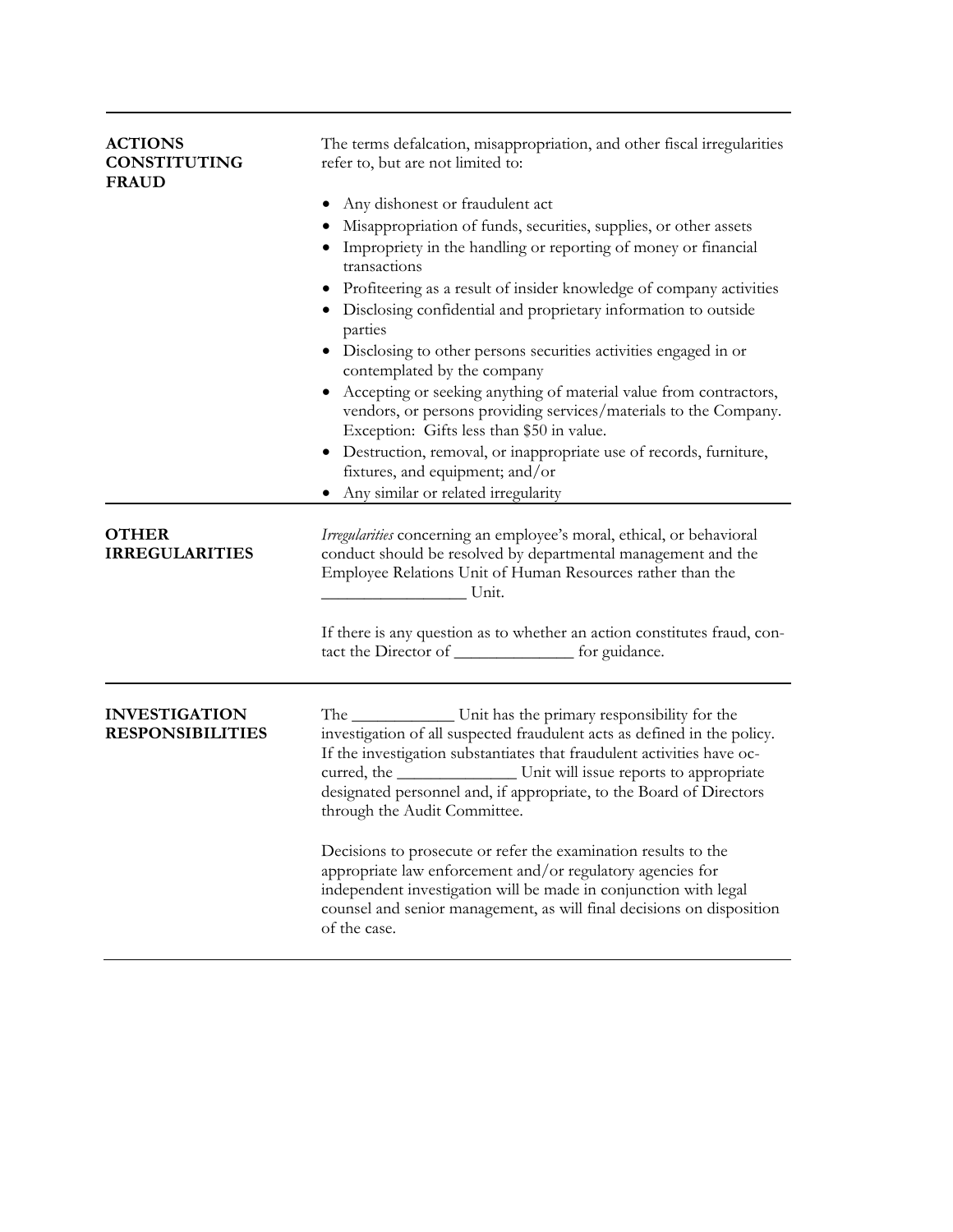| <b>CONFIDENTIALITY</b>                                                     | The _____________________ Unit treats all information received<br>confidentially. Any employee who suspects dishonest or fraudulent<br>activity will notify the _____________________ Unit immediately, and should<br>not attempt to personally conduct investigations or interviews/interrogations<br>related to any suspected fraudulent act (see REPORTING<br><b>PROCEDURE</b> section below).<br>Investigation results <i>will not be disclosed or discussed</i> with anyone other<br>than those who have a legitimate need to know. This is important in<br>order to avoid damaging the reputations of persons suspected but<br>subsequently found innocent of wrongful conduct and to protect<br>the Company from potential civil liability.                                                                                                                                                                                                                                                                                                                                                                                                                                                                                                                                                                                                    |
|----------------------------------------------------------------------------|-------------------------------------------------------------------------------------------------------------------------------------------------------------------------------------------------------------------------------------------------------------------------------------------------------------------------------------------------------------------------------------------------------------------------------------------------------------------------------------------------------------------------------------------------------------------------------------------------------------------------------------------------------------------------------------------------------------------------------------------------------------------------------------------------------------------------------------------------------------------------------------------------------------------------------------------------------------------------------------------------------------------------------------------------------------------------------------------------------------------------------------------------------------------------------------------------------------------------------------------------------------------------------------------------------------------------------------------------------|
| <b>AUTHORIZATION FOR</b><br><b>INVESTIGATING</b><br><b>SUSPECTED FRAUD</b> | Members of the Investigation Unit will have:<br>• Free and unrestricted access to all Company records and<br>premises, whether owned or rented; and<br>• The authority to examine, copy, and/or remove all or any<br>portion of the contents of files, desks, cabinets, and other<br>storage facilities on the premises without prior knowledge or<br>consent of any individual who might use or have custody of<br>any such items or facilities when it is within the scope of their<br>investigation.                                                                                                                                                                                                                                                                                                                                                                                                                                                                                                                                                                                                                                                                                                                                                                                                                                               |
| <b>REPORTING</b><br><b>PROCEDURES</b>                                      | Great care must be taken in the investigation of suspected<br>improprieties or irregularities so as to avoid mistaken accusations<br>or alerting suspected individuals that an investigation is under way.<br>An employee who discovers or suspects fraudulent activity will<br>contact the _________________ Unit immediately. The employee or other<br>complainant may remain anonymous. All inquiries concerning the<br>activity under investigation from the suspected individual, his or<br>her attorney or representative, or any other inquirer should be<br>directed to the Investigations Unit or the Legal Department. No<br>information concerning the status of an investigation will be given<br>out. The proper response to any inquiries is: "I am not at liberty to<br>discuss this matter." Under no circumstances should any reference be<br>made to "the allegation," "the crime," "the fraud," "the forgery,"<br>"the misappropriation," or any other specific reference.<br>The reporting individual should be informed of the following:<br>• Do not contact the suspected individual in an effort to determine<br>facts or demand restitution.<br>Do not discuss the case, facts, suspicions, or allegations with <i>any</i> -<br>one unless specifically asked to do so by the Legal Department or<br>Unit.<br>$\overline{a}$ |